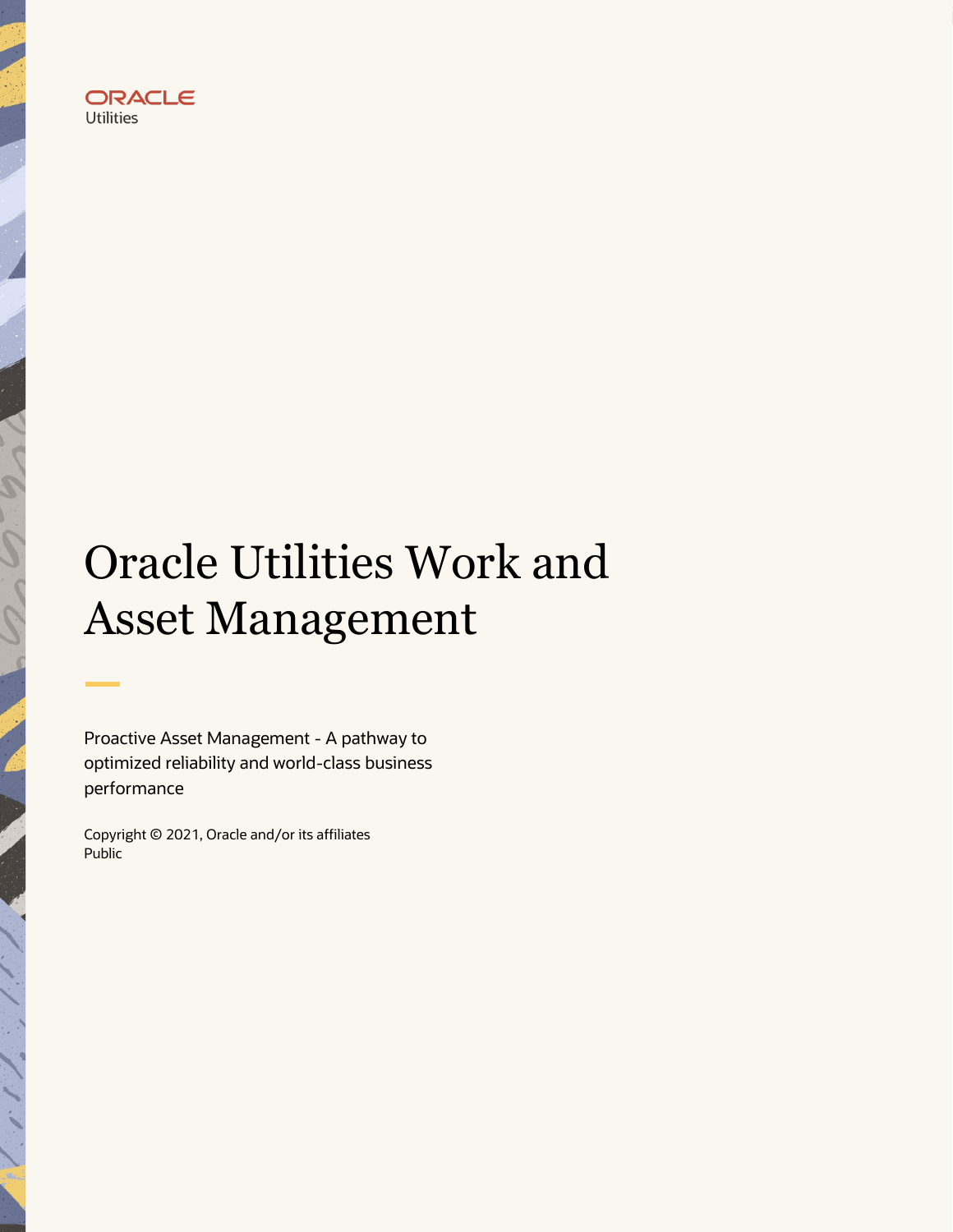**Oracle Utilities Work and Asset Management** provides a pathway to worldclass business performance, eliminating the inefficiency and expense of reactive asset management. Through automation, continual work improvement and data analysis, organizations can measure and transform operations.

## **Does your work and asset management measure up?**

Aging assets are impacting public safety and the cost of operations remains on the rise. Environmental concerns are changing the way you can do business. Expectations for more customer-centric service are increasing while your most skilled workers retire. It's simply tough out there.

When the effective use of assets determines whether you can handle tough market conditions and succeed, you need world-class management of them. That means delivering exceptional work and asset management performance, such as:

- Equipment effectiveness of at least 85%
- Material deficiencies under 2% for assigned work
- Rework of less than 1%
- Proactive work comprising at least 75% of all work hours

#### **How do you measure up?**

Oracle Utilities Work and Asset Management (WAM) ensures you can measure and continually improve performance by providing comprehensive and centralized support of all fixed and linear assets and smart devices. Using it, you can deliver an array of mission-critical benefits:

- Improve asset integrity by reducing process and infrastructure weaknesses.
- Harness real-time asset condition monitoring to improve capital planning.
- Drive down maintenance costs by increasing proactive work levels.
- Eliminate unnecessary work on assets and devices.
- Ensure projects are prioritized and managed according to business value.

# **Better business through comprehensive asset lifecycle management**

When it comes to assets, what if you knew exactly what to do, when to do it, and what to expect in return? That's what Oracle Utilities WAM provides.

The solution shows an organization what work needs to be done, and then it enables maintenance work to be requested, planned, prioritized and recorded. With Oracle Utilities WAM, a business can optimize the entire asset lifecycle, from planning through disposal—including all intervening acquisition, construction, maintenance, repair, and inspection activities—and can manage purchasing and inventory.

The solution is also supported by advanced analytics tools to monitor performance and cloud-based services that can take high volumes of complex data and use it to identify asset and infrastructure weaknesses. A backbone of information technology and software can be added to support all aspects of corporate administration, such as supply chain, enterprise resource planning and financials.

#### **Reduce risk across the enterprise.**

**Decrease the cost of work.**

**Increase asset reliability.**

**Minimize the impact of equipment failure and work on customers.**

**Avoid regulatory scrutiny due to operational error.**

**Maintain workforce skills.**

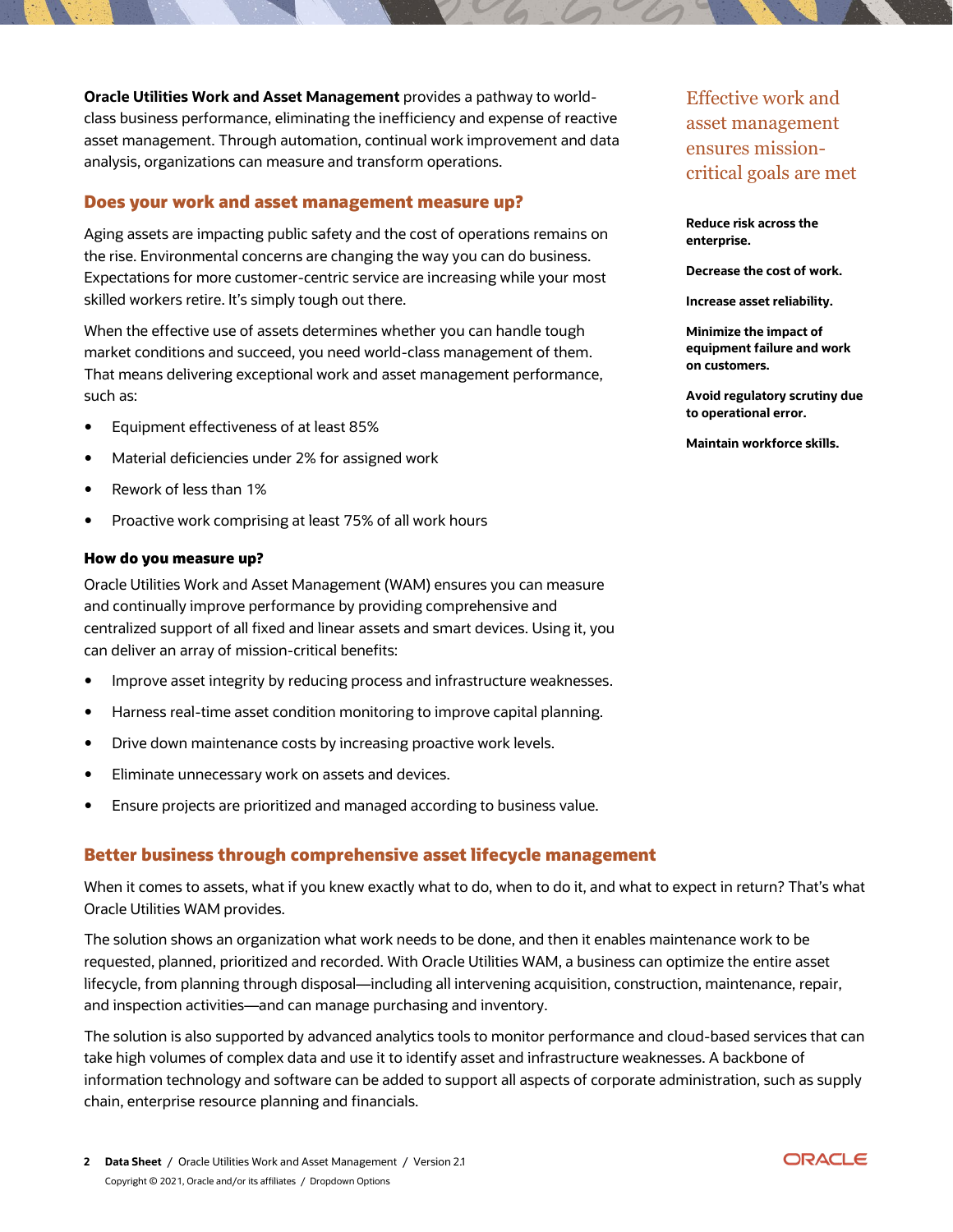

A Common Model Simplifies, Enhances and Improves the End-to-End Process Lifecycles for Work and Asset Management

# **Improve planning and risk management via real-time visibility to asset condition**

Determining whether to replace or repair an asset requires an understanding of the conditions of an asset and its importance to the organization. A real-time view into asset data provides that knowledge needed to make more effective infrastructure investment decisions.

By aggregating all asset data, including work history and condition rating, into a single system and updating any condition changes, Oracle Utilities WAM enables understanding of condition and criticality. By delivering that data in real-time, the solution provides a more reliable view of asset health. Businesses can use this data to make more meaningful investment and work decisions on how to best balance compliance, reliability, safety and risk.

As asset conditions change, Oracle Utilities WAM stores and normalizes the asset condition capture on an ongoing basis so that it can be recalled as needed. This results in a more accurate view of asset health at all times, as well as the ability to use that information to achieve process improvement and business goals.

| <b>Challenge</b><br>►                                                                                                                         | <b>Solution</b>                                                                                                                                                                  | <b>Value</b>                                                                                                                                                |
|-----------------------------------------------------------------------------------------------------------------------------------------------|----------------------------------------------------------------------------------------------------------------------------------------------------------------------------------|-------------------------------------------------------------------------------------------------------------------------------------------------------------|
| Visibility to asset health needed<br>to make maintenance and<br>upgrade decisions<br>Ensuring important work is<br>identified and prioritized | A single system to manage all<br>asset information<br>Real-time asset condition<br>monitoring and weighted scoring<br>Storage and ongoing<br>٠<br>normalization of<br>asset data | • Clear understanding of risk<br>• High-value work is done on time<br>and<br>within budget<br>Improved customer satisfaction<br>as asset failure is reduced |

**Incorporate best practices and standards to boost business performance**

Industry standards, such as International Standards Organization (ISO) 55000 and its predecessor Publicly Available Specification (PAS) 55, are excellent guidelines to instilling best practices within an organization.

By automating process efficiencies, creating actionable insight from data, and increasing workforce productivity, Oracle Utilities WAM enables businesses to work toward and adhere to best practice work and asset standards. Maintenance history can be captured, asset health weighed and recorded, and expense versus performance data easily aggregated and measured against desired goals.

Whether a business chooses to adopt ISO 55000 or implement a best practice based on its specific operating environment, Oracle Utilities WAM provides a business with a way to objectively measure and continually improve performance.

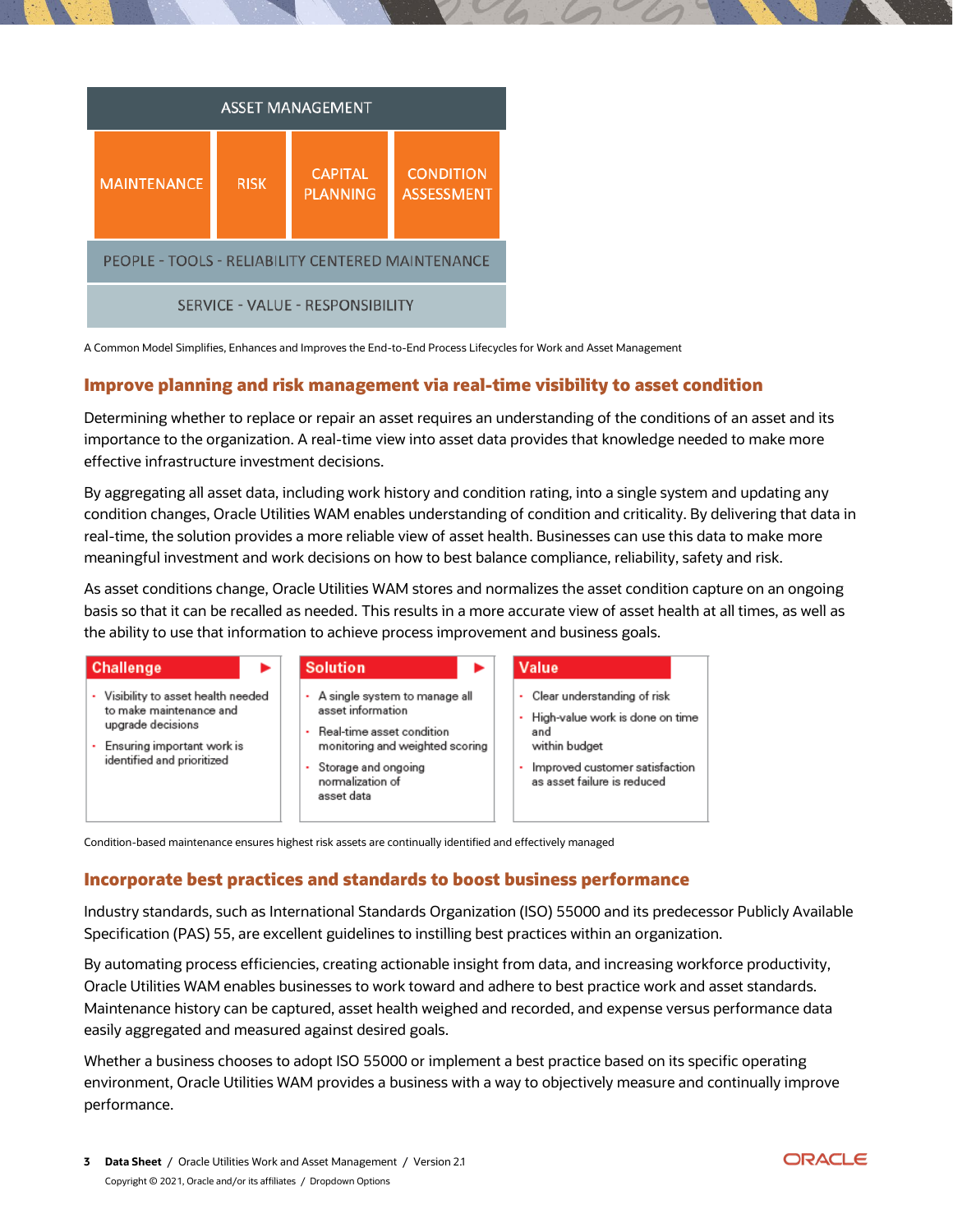| <b>Challenge</b>                                                                                                                                                              | <b>Solution</b>                                                                                                                      | Value                                                                                                                                                                  |
|-------------------------------------------------------------------------------------------------------------------------------------------------------------------------------|--------------------------------------------------------------------------------------------------------------------------------------|------------------------------------------------------------------------------------------------------------------------------------------------------------------------|
| • Compliance to standards is required<br>• Continual work improvement is<br>necessary<br>• Rework needs to be reduced<br>• Performance needs to be measured and<br>documented | Asset maintenance history automation<br>Tailored and weighted asset condition<br>inspections<br>Operational accounting configuration | • By simply performing a job, work history<br>is recorded<br>Key information is captured to support<br>decisions<br>Cost history is easy to manage and<br>٠<br>examine |

Oracle Utilities WAM supports standards-based best practices such as ISO 55000

# **Ensure smart device performance while also reducing work**

When you have thousands and even millions of smart devices, each with unique requirements for maintenance, inspection, updating, and security, just to name a few tasks, it can get overwhelming quickly. Knowing where they are, much less what to do with each one can seem impossible.

Oracle Utilities WAM includes Oracle Utilities Operational Device Management, which ensures cost-effective inventory, asset, and configuration management of microprocessor-based devices. The solution provides you with comprehensive operational knowledge of each device's location, characteristics, health, firmware updates, configuration management, compatibility, scheduled battery replacements, audit compliance, and associated tasks.

Since it serves as an automated lifecycle management and maintenance shop, proactively adjusting, updating and repairing smart devices as needed, Oracle Utilities Operational Device Management injects speed and accuracy into process and provides tremendous cost savings with each and every truck roll it prevents.

| <b>Challenge</b>                                                                                                                                                              | <b>Solution</b>                                                                                                                                                                                       | Value                                                                                                                                                                                          |
|-------------------------------------------------------------------------------------------------------------------------------------------------------------------------------|-------------------------------------------------------------------------------------------------------------------------------------------------------------------------------------------------------|------------------------------------------------------------------------------------------------------------------------------------------------------------------------------------------------|
| Investment needs to be monitored, and<br>optimized<br>· Smart device lifecycle complexity<br>requires management<br>Devices are dispersed over a wide and<br>varied geography | Single registry for all devices<br>Configuration management<br>$\sim$<br>Automated firmware upgrade,<br>inspection, maintenance, and scheduling<br>Device location tracking<br>Meter agnostic support | Track rolls are eliminated<br>Devices are repaired and maintained<br>٠<br>automatically<br>• Warranty adherences is assured<br>Health and history or all devices is<br>٠<br>known at all times |

Oracle Utilities Operational Device Management monitors and improves the performance of all types of smart devices

# **Increase proactive work to reduce asset failure and maintenance cost**

Proactive work is key to low-cost, high-value asset management. By reducing the level of proactive work error, asset life is extended and operating expenses are also reduced. Oracle Utilities WAM makes that happen.

Proactive work begins with effective maintenance planning and scheduling. Oracle Utilities WAM automates planning of parts and labor requirements. Scheduling tools then ensure that resource availability is optimized so that the right materials and craft skills are always assigned to the right job.

Automated maintenance job templates and work orders are employed and can include detailed notes, labor estimates, equipment, safety information and materials. The templates can be modified, updated or created to reflect any new knowledge and best practices learned on the job. The result is a cycle of continual work improvement as the job templates act as repository of institutional knowledge on asset management and best practices.

As work is done more effectively, backlog disappears and reactive work is minimized. Workers then have more time to identify proactive activities that, if done now, eliminate future work and prevent small maintenance problems from growing into larger, costlier ones.

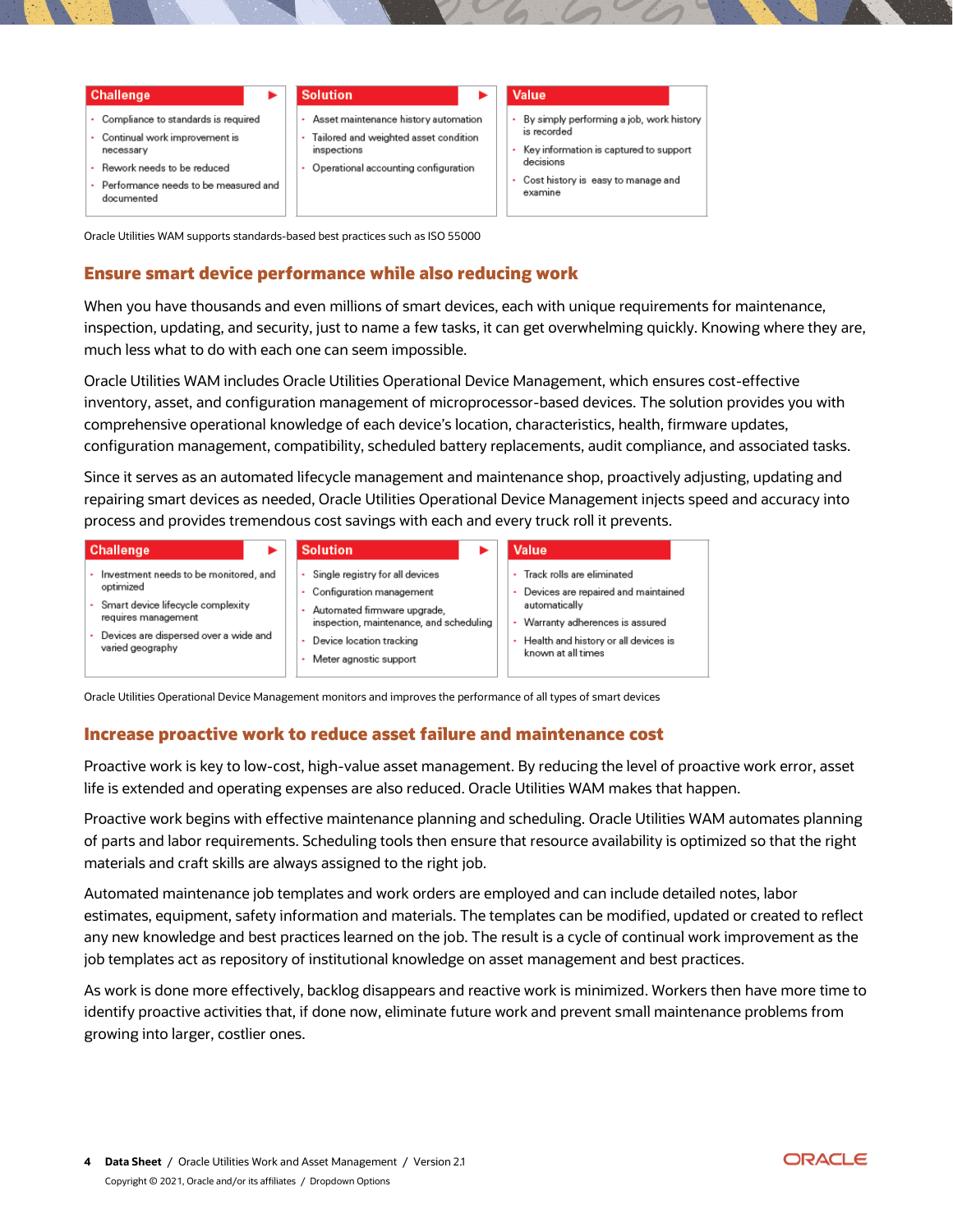#### **Challenge**

- Getting more work done with the same or fewer resources
- Decreasing operational cost
- Preventing asset failures before they occur
- Developing and measuring key performance indicators
- Reducing rework

#### **Solution**

- ä, Planning and scheduling automation
- Job templates
- Inventory Management and control
- Purchasing management
- Performance dashboards and schema

#### **Value**

- Reliability and available capacity increase
- Just-in-time materials delivery streamlines work
- Overtime decreases and backlog is eliminated
- Productivity of the existing workforce improves

Increasing proactive work levels directly correlates to improved asset longevity and uptime

# **Continually align work with value**

Due to the sheer volume of data associated with complex work, utilities often lack visibility to the right information, presented the right way, to make correct decisions about how to best ensure the investment in and health of their assets.

Via pre-integration with Oracle Utilities WAM, Primavera P6 Enterprise Project Portfolio Manager delivers enterprise and permission-based visibility and control of all asset work from start to finish. This enables your business to benefit from world-class management of all long- and short-cycle projects— construction, complex overhauls, major and routine maintenance, as well as capital-intensive initiatives—that need strict oversight, safety assurance, and budget control. Encompassing project prioritization, planning, management, and execution, Primavera P6 Enterprise Project Portfolio Manager continually automates the alignment of work with the value it delivers. Via real-time insight and reports, executives are assured that at all times the work being executed is the most valuable activity for the business and that crews have all the necessary resources to complete it on time and within budget.

#### **Challenge Solution** Value Planning and scheduling · Prioritizing high-value work Work is optimized and workflow automation streamlined - Making informed capital planning decisions Job templates Infrastructure reliability improves Ensuring projects are completed Inventory management and Enterprise collaboration on-time and within budget control

- Purchasing management
- Performance dashboards and schema

|  | increases                            |
|--|--------------------------------------|
|  | • Variables, scenarios, and risk are |
|  | better understood                    |

# **Delivering value faster**

Business innovation is too expensive when it's going to cost you years of exhausting work just to get your systems and processes up to a point where they can handle your basic challenges, much less your complex ones. Innovation is too risky when you don't know if what you're doing is going to work.

Oracle is taking aim at barriers to innovation by helping reduce the cost, risk, and complexity of transforming your business. For Oracle Utilities WAM, here are some of the ways we enable you to realize value faster.

# **Reducing the cost and time of implementation**

Oracle Utilities WAM is designed for easy configuration, not complex customization. This minimizes implementation time and lowers the total cost of ownership. If you need to make changes to the system after it goes live, it's easily accomplished with almost no impact on system availability. You can typically install product upgrades in less than a day.

# **Accelerating time-to-productivity of users**

**5 Data Sheet** / Oracle Utilities Work and Asset Management / Version 2.1 Copyright © 2021, Oracle and/or its affiliates / Dropdown Options